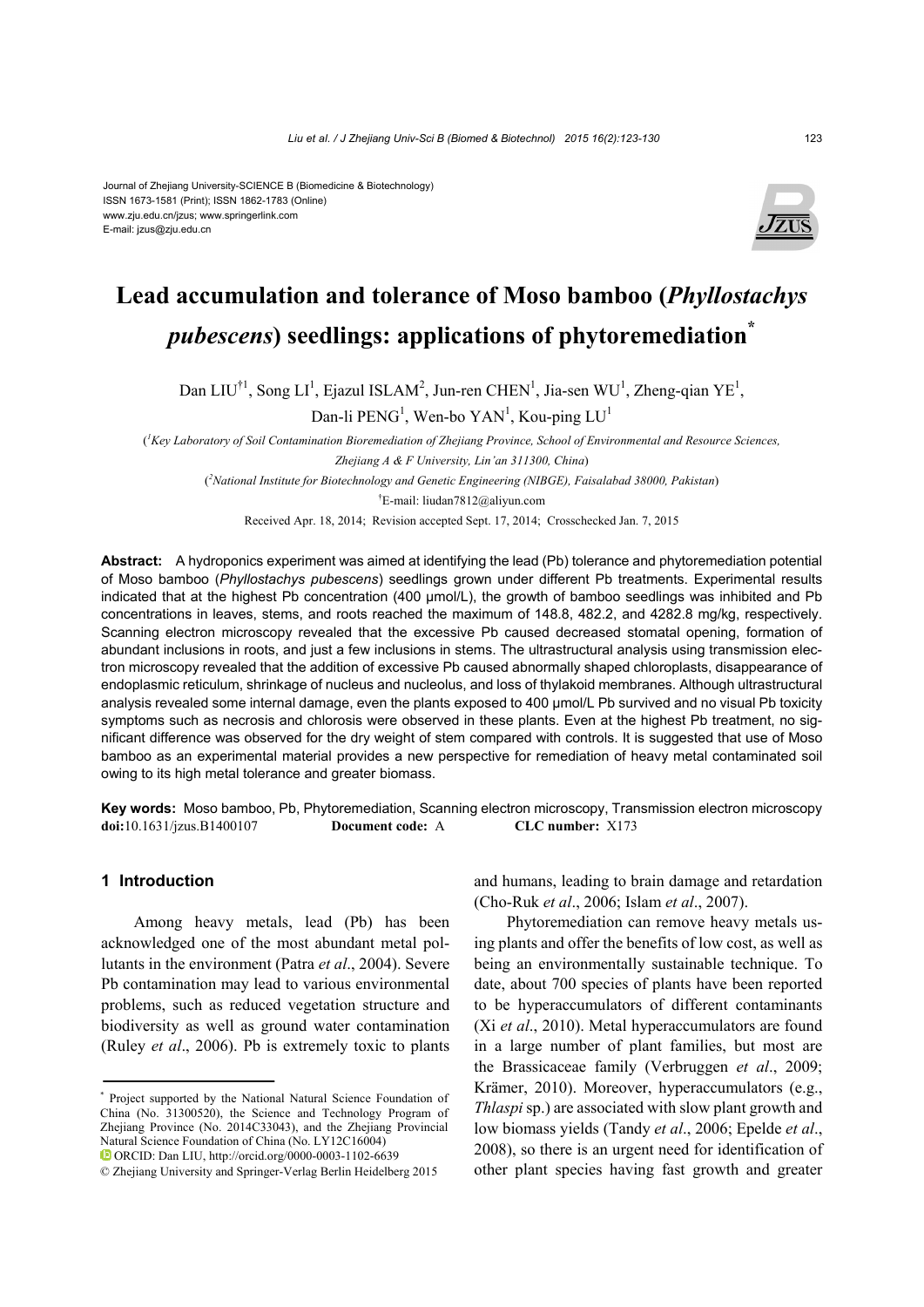biomass production. Phytoremediation would be ideal for the recovery of various types of contaminated soil since it is effective and environmentally friendly.

Moso bamboo (*Phyllostachys pubescens*) grows on more than 3.37 Mha in China, and occupies 70% of the total bamboo in the country (Chen *et al*., 2009). Compared with other bamboo species, Moso bamboo has some superior attributes in terms of adaptation to environmental conditions, fast growth rate, multipurpose applications, and high ecological values (Wang *et al*., 2013). Growth rate of Moso bamboo is markedly higher than those of other trees. The average shoot elongation and biomass accumulation rate have been reported to be 17 cm/d and 96 g/d, respectively, and it typically reaches a mature state in less than two months with an average height of 15 m (Xu *et al*., 2011). In China, Moso bamboo produces biomass of 121.14 t/hm2 (Wu *et al*., 2002), which is higher than that of the other hyperaccumulator species. Metal hyper-tolerance is usually a constitutive and heritable trait (Macnair, 1993). *Sedum alfredii*  has been found to grow on Pb/Zn mine tailing with shoot Pb concentrations up to 1182 mg/kg. Like *S. alfredii*, Moso bamboo was also found to grow on the same Pb/Zn mine tailing; therefore, it might have some special tolerance mechanism for these extraordinarily high concentrations of Pb (He *et al*., 2001; Zhang *et al*., 2006). However, no research has been conducted to study the effect of Pb on growth, tolerance, or metal accumulation in Moso bamboo.

The aim of the present study was to explore the phytoremediation potential of Moso bamboo plants for its application during remediation of Pb-contaminated soils. The specific objectives were (1) to investigate the growth and physiological responses of Moso bamboo seedlings grown under Pb stress, (2) to investigate the uptake and accumulation of Pb in different plant tissues, and (3) to study the effect of Pb on ultrastructural characteristics of Moso bamboo.

#### **2 Materials and methods**

## **2.1 Plant materials and hydroponics culture**

The experiment was conducted under greenhouse conditions at Zhejiang A & F University, China, with the geographic coordinates 30°19′ N, 119°35′ E. Seeds of the Moso bamboo were collected from mature plants growing in Guilin, Guangxi Province, China. Healthy seeds of the Moso bamboo were surface-sterilized by water with 2  $g/kg$  KMnO<sub>4</sub> for 30 min. After sterilization, seeds were washed using distilled water and sown in a substrate. On the emergence of seedlings, half-strength Yoshida nutrient solution (Shao *et al*., 2011) was supplied until seedlings with two leaf-pairs were established.

After two weeks, seedlings with the same size were selected and transferred to plastic pots containing 1.2 L of nutrient solution. The composition of the nutrient solution was as follows (in  $g/L$ ): 45.7 NH<sub>4</sub>NO<sub>3</sub>, 20.15 NaH<sub>2</sub>PO<sub>4</sub>·2H<sub>2</sub>O, 35.7 K<sub>2</sub>SO<sub>4</sub>, 44.3 CaCl<sub>2</sub>, 162 MgSO4·7H2O, 3.73 Na2EDTA, 2.78 FeSO4·7H2O,  $0.65$  MnSO<sub>4</sub>·H<sub>2</sub>O,  $0.037$  (NH<sub>4</sub>)<sub>6</sub>MO<sub>7</sub>O<sub>24</sub>·4H<sub>2</sub>O, 0.467 H3BO3, 0.0175 ZnSO4·7H2O, 0.0155 CuSO4·5H2O, 5.95 citric acid (monohydrate) ( $C_6H_8O_7$ ), and 0.025 L 98% H2SO4. Different Pb treatments were applied as (1) control (CK), (2) 10 μmol/L, (3) 25 μmol/L, (4) 50 μmol/L, (5) 100 μmol/L, (6) 200 μmol/L, and (7) 400  $\mu$ mol/L Pb, and source of Pb was Pb(NO<sub>3</sub>)<sub>2</sub>. Three plants were grown in each pot and each treatment in triplicate.

## **2.2 Plant harvest and elemental analysis**

The plants were harvested after 30 d and the elements were analyzed according to Islam *et al.*  (2007).

#### **2.3 Analysis of root morphological parameters**

After careful washing of the roots of the harvested plants with distilled water to remove any contamination, the root length, diameter, surface area, volume, and tip numbers were recorded by an automatic scanning instrument (Epson Expression 1680) equipped with WinRHIZO software from Regent Instruments (Canada). Plant roots were placed in trays containing 7–10 mm depth of water for scanning and analysis. Special care was taken for untangling roots and to minimize overlapping. Three randomly selected plants from each replicate were selected for data collection.

#### **2.4 Ultrastructural study using electron microscopy**

After treatment with 0 and 400 μmol/L Pb for 30 d, plants were selected for the scanning electron microscopy (SEM) and transmission electron microscopy (TEM) study. Small sections (1−3 mm in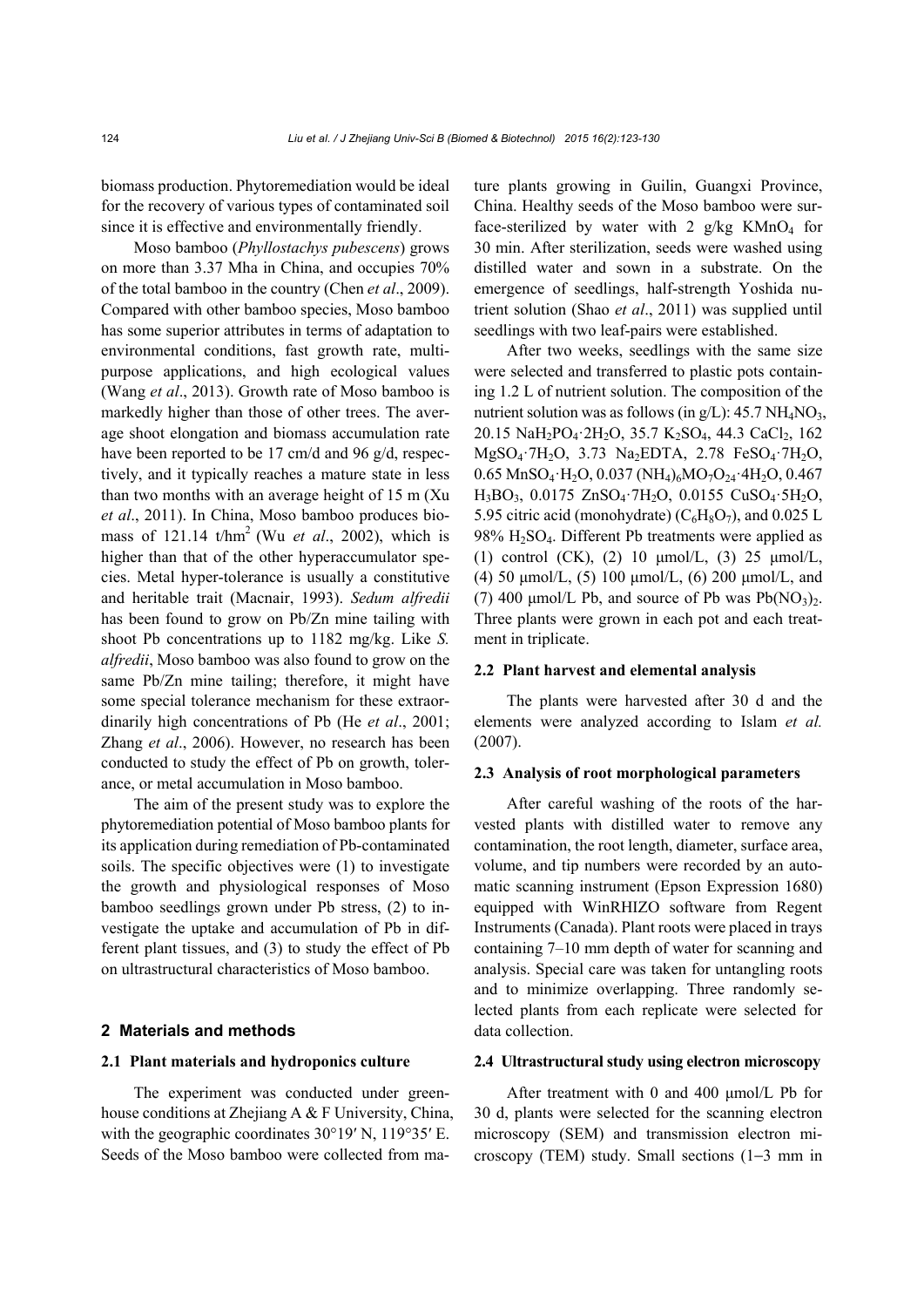length) from the middle of the 3rd leaf were used for SEM (Philips Model XL30 ESEM) study. Leaf segments were selected for TEM study from the middle of the 3rd leaf from the top, using a JEOL 1200EX at an accelerating voltage of 60.0 kV (Islam *et al*., 2007).

#### **2.5 Statistical analysis**

Statistical analysis was carried out using statistical package SPSS (Version 13.0). All values reported are means of at least three independent replicates. Data were tested at a significance level of *P*<0.05 by one-way analysis of variance (ANOVA) (least-significant difference (LSD)). Graphical work was carried out using Sigma Plot software v.12.5.

## **3 Results**

#### **3.1 Seedling growth and biomass production**

In our hydroponics experiments, Moso bamboo was found to be tolerant to excessive amounts of Pb in nutrient solutions. After treatment with various levels of Pb for 30 d, the plants were healthy and had fully expanded lamina with green coloration at all Pb treatments; no toxic symptoms were observed (Fig. 1). Even the plants exposed to the 400 µmol/L Pb survived and no visual Pb toxicity symptoms such as necrosis and chlorosis were observed in these plants. For the biomass, the dry weight did not decline with the increase of Pb dosage (Fig. 2). At  $400 \mu$ mol/L Pb treatment, root and leaf dry weights declined significantly  $(P<0.05)$ ; however, even at the highest Pb treatment, no significant difference could be traced for the dry weight of stem compared with CK.



**Fig. 1 Effect of Pb on the growth of Moso bamboo seedlings at the time of harvest** 

Plants were treated with various levels (0, 10, 25, 50, 100, 200, and 400  $\mu$ mol/L) of Pb for 30 d



**Fig. 2 Effects of different Pb treatments on dry biomass of Moso bamboo** 

Error bars are standard deviations (*n*=3). Different letters indicate significant differences (*P*<0.05) between the treatment and control (CK)

#### **3.2 Effects of Pb on root morphology**

Application of various Pb treatments caused significant changes in root morphological parameters; however, effects were more pronounced at the highest treatment (i.e.,  $400 \mu$ mol/L Pb) (Fig. 3). Fig. 3 shows that after application of Pb up to 200 µmol/L, total root length, root surface, root volume, or number of tips did not decrease much and even values of all four parameters were higher at 25, 50, and 100 µmol/L Pb compared with CK. However, the values of root length and number of tips did show a sharp decline at the 400 µmol/L Pb treatment, where total root length, surface, volume, and number of tips decreased 61%, 37%, 40%, and 57%, respectively, compared with CK.

## **3.3 Absorption, accumulation, and translocation of Pb**

After treatment with different Pb levels for 30 d, Pb concentrations increased significantly in the roots and stems in line with increasing Pb concentrations in the culture solution (Table 1). After treatment with different Pb levels, Pb concentrations were highest in roots, followed by stems, and were lowest in leaves. At the 400  $\mu$ mol/L treatment level, the concentrations of Pb were at the maximum of 4283 and 482 mg/kg in roots and stems, respectively. The transfer factor (TF) and bioaccumulation factor (BCF) tended to be decreased across all the Pb treatments. The TF values ranged from 0.07 (400  $\mu$ mol/L Pb) to 0.37 (25  $\mu$ mol/L Pb), while BCF values ranged from 10.97 (400 µmol/L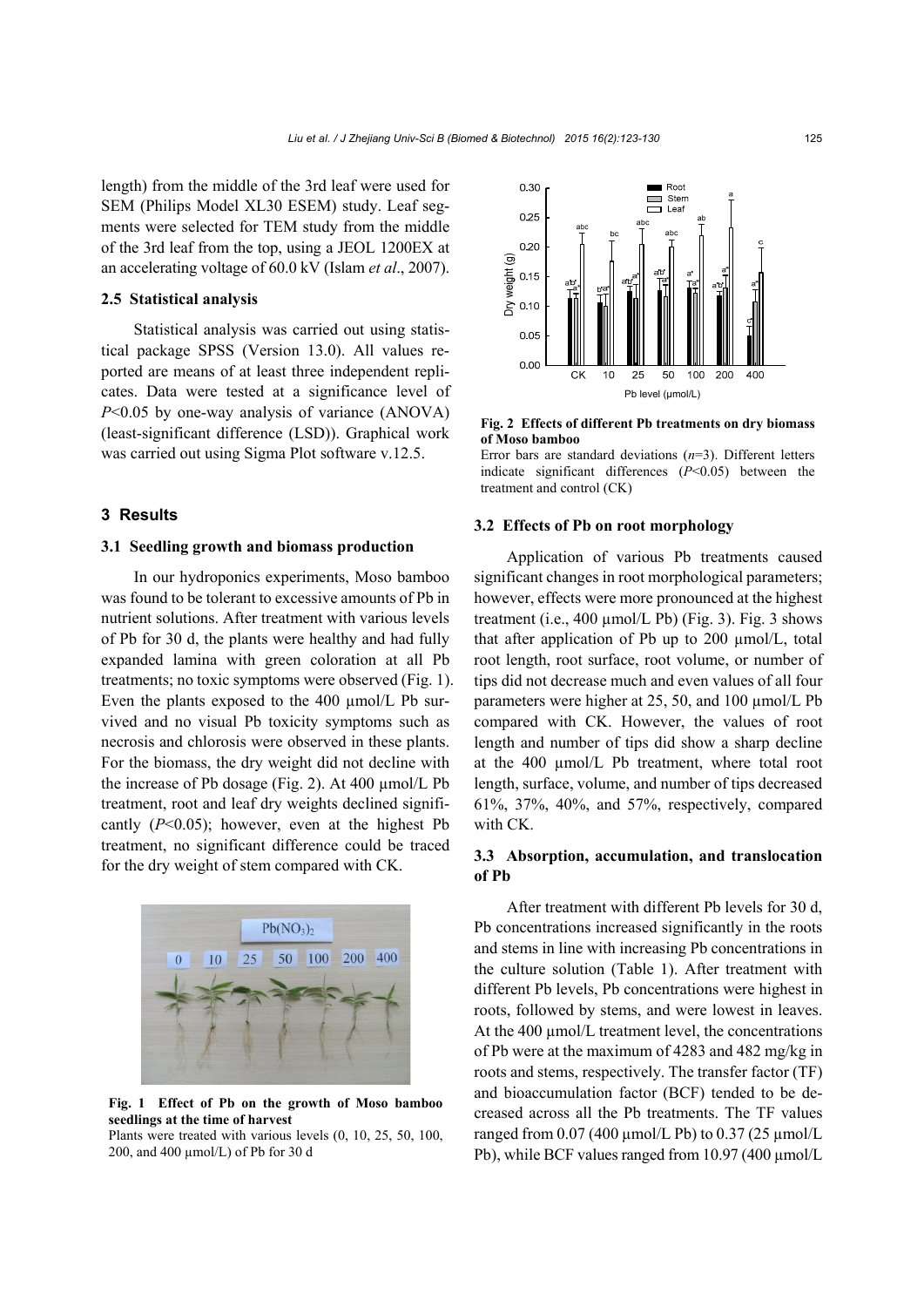

**Fig. 3 Total root length (a), surface area (b), root volume (c), and number of tips (d) of Moso bamboo showed different responses to different Pb treatments for 30 d** 

Error bars are standard deviations (*n*=3). Different letters indicate significant differences (*P*<0.05) between the treatment and control (CK)

**Table 1 Pb concentrations in plant tissues (roots, stems and leaves) of Moso bamboo as affected by Pb treatments**

| Pb treatment | Pb concentration (mg/kg) |                 |                 | TF   | <b>BCF</b> |
|--------------|--------------------------|-----------------|-----------------|------|------------|
| (µmol/L)     | Root                     | <b>Stem</b>     | Leaf            |      |            |
| <b>CK</b>    | $0.6 \pm 0.5$ h          | $0.1 \pm 0.7$ d | $0.2 \pm 0.6$ f |      |            |
| 10           | 146±30b                  | $56 \pm 14$ cd  | $49\pm9e$       | 0.36 | 37.64      |
| 25           | $233 \pm 58$ h           | $94\pm18cd$     | $84\pm3d$       | 0.37 | 24.95      |
| 50           | $331\pm43b$              | $141\pm4cd$     | $105 \pm 8cd$   | 0.36 | 17.27      |
| 100          | $544\pm103h$             | $210\pm22$ bc   | $127 \pm 14$ bc | 0.29 | 12.82      |
| 200          | $1221 \pm 200$           | $351 \pm 56ab$  | $165 \pm 34a$   | 0.19 | 11.50      |
| 400          | 4283±994a                | $482 \pm 166a$  | $149 \pm 17$ ab | 0.07 | 10.97      |

Values of transfer factor (TF) and bioaccumulation factor (BCF) are shown:  $TF=C_S/C_R$ ,  $BCF=C_p/C_m$ , where  $C_S$ ,  $C_R$ ,  $C_p$ , and  $C_m$  are Pb concentrations in the shoot, root, plant, and medium, respectively. Different letters in the same column indicate significant differences (*P*<0.05) among treatments and control (CK)

Pb) to 37.64 (10 µmol/L Pb). These high BCF values could be attributed to the high levels of metal accumulated in roots, being several fold higher than the levels in shoots. It is noteworthy that all the TF values were less than 1, whereas all BCF values were more than 10. It is clear from the results that the TF and BCF decreased with increasing Pb concentrations.

## **3.4 Scanning electron microscopy**

SEM shows that after treating with Pb the surface of the hair became reduced and was smaller slightly than that of CK, and the stomata also diminished (Figs. 4a–4d). Abundant inclusions were observed in roots (Figs. 4e–4h), but very few were observed in stems (Figs. 4i–4l) after treatment with Pb. The protective layer on stem surface disappeared apparently and the numbers of leaf hair reduced significantly as compared with CK.

#### **3.5 Transmission electron microscopy**

Transmission electron micrographs of the Moso bamboo cells of root, stem, and leaf are shown in Fig. 5. In controls (Figs. 5a, 5c, 5e, 5g, 5i, and 5k), the cells of root, stem, and leaf showed the normal performance and no toxicity symptoms were observed. Their cells were filled with cytoplasm with different organelles. Their structure was intact and the cell wall smooth. The oblong chloroplasts with regular arrangement of thylakoid membranes of the grana and starch grains and few plastoglobuli can be observed in both leaf and stem cells. Small vacuoles, a large nucleus and nucleolus, endoplasmic reticulum, and numerous plasmodesmata were visible in root cells of control plants. After treatment with 400 μmol/L Pb, the symptoms of Pb toxicity were observed in these cells. The cell walls in leaf, stem, and root cells were swollen and their structure was distorted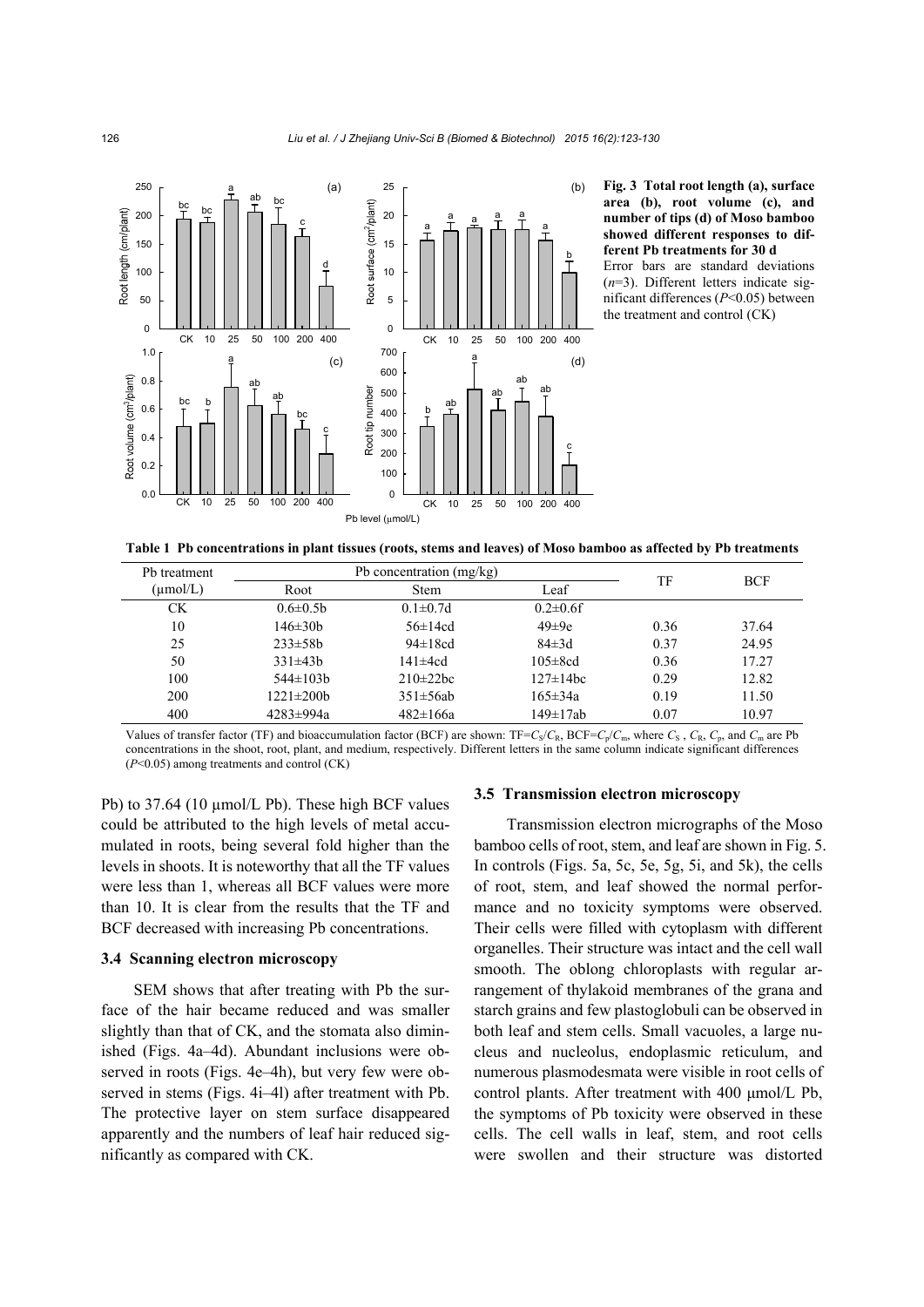

**Fig. 4 Scanning electron micrographs of cross-sections of Moso bamboo leaf (a–d), root (e–h), and stem (i–l) treated with 0 and 400 μmol/L Pb for 30 d** 

Control (CK; 0 μmol/L Pb): a, c, e, g, I, and k; 400 μmol/L Pb treated: b, d, f, h, j, and l



**Fig. 5 Transmission electron micrographs of the leaf (a–d), root (e–h), and stem (i–l)** 

Ultrathin sections of the Moso bamboo exposed to 0 and 400 μmol/L Pb for 30 d. Control (CK; 0 μmol/L Pb): a, c, e, g, i, and k. 400 μmol/L Pb treated: b, d, f, h, j, and l. Labels: Ch, chloroplast; CW, cell wall; Gr, granum; PG, plastoglobule; M, mitochondrion; PL, plasmalemma; SG, starch grain; NU, nucleus; NUE, nucleolus; V, vacuole; C, cytoplasm; ER, endoplasmic reticulum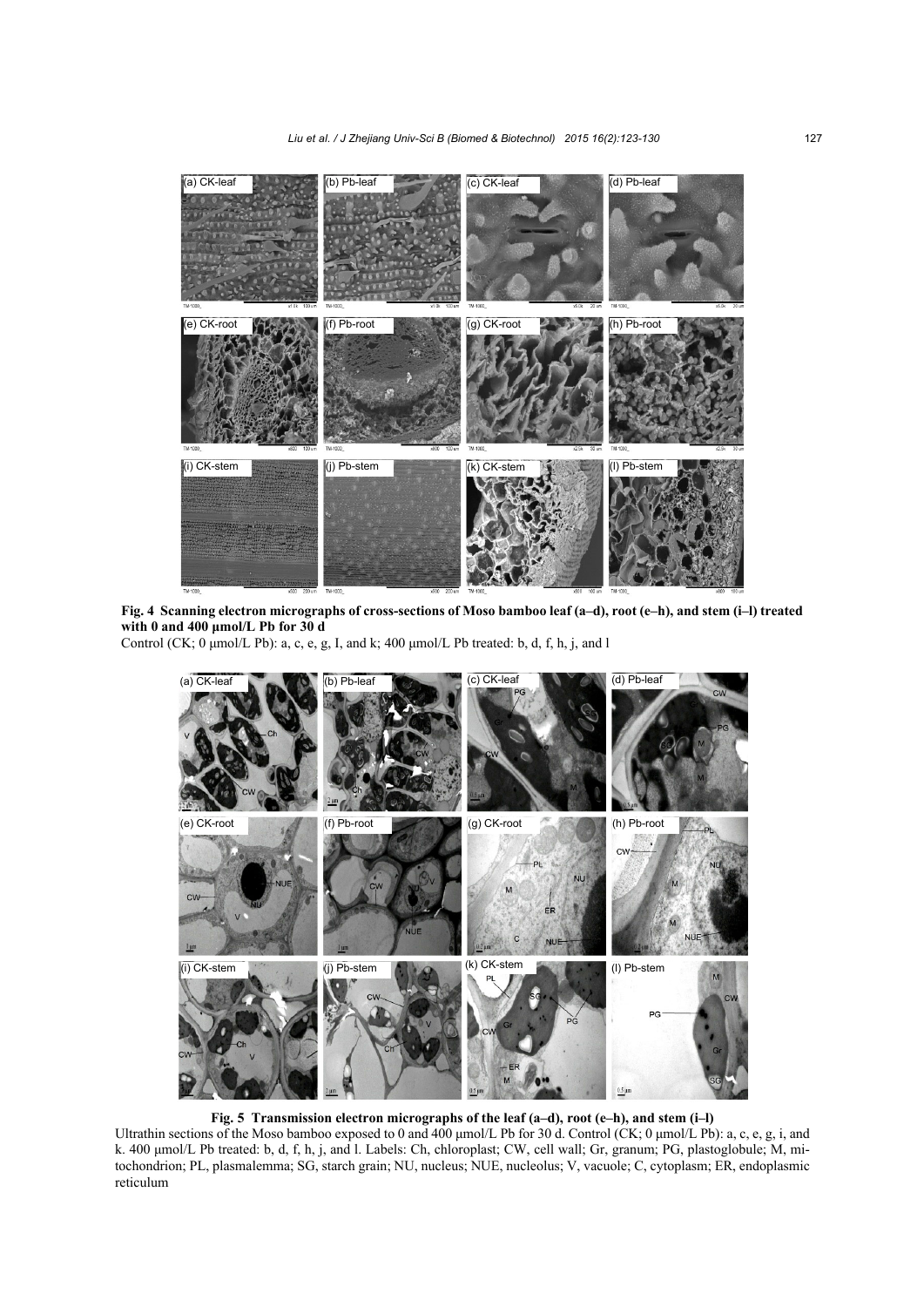(Figs. 5b, 5d, 5f, 5h, 5j, and 5l). In leaf cells, abnormally shaped chloroplasts and dissolved thylakoid membranes were observed; however, the shape of mitochondria changed slightly. There were sparse cytoplasm, decreased numbers of mitochondria, large vacuoles, and shrunken nuclei with reduced nucleoli in the meristematic cells of root.

## **4 Discussion**

It is known that Pb toxicity is one of the most dangerous environmental pollutants, which inhibits plant growth and development (Cobbett, 2000). Toxicity symptoms include changes in various physiological responses to high concentrations of Pb. These changes include enzyme activity inhibition, mineral nutrition distortion, and membrane permeability imbalance (Sharma and Dubey, 2005).

The superiority of Moso bamboo to maintain its growth potential and to tolerate Pb could, at least partly, be due to selective absorption of essential nutrients from contaminated substrates to maintain appropriate nutrition of their photosynthetic organs (Zaier *et al*., 2010). Observations on the growth of Moso bamboo and assessment of the root, stem, and leaf revealed that 100 µmol/L of Pb does not affect dry weights, which suggests that Moso bamboo is able to tolerate low doses of Pb. A lesser effect of Pb was observed on stem growth compared with root at high levels of Pb (400 µmol/L), because the first point of contact for this toxic metal is the root (Nada *et al*., 2007). In a study on willow, when Pb treatments were above the 169 µmol/L, plants showed stunted growth, chlorosis, and serious root biomass reduction. However, Moso bamboo grew healthy and had fully expanded lamina with green coloration when plants were grown at the 200 µmol/L Pb, and no toxic symptoms were observed. In corn seedlings and the non-mined ecotype of *Elsholtzia argyi*, owing to an increase in the cell wall polysaccharides resulting from Pb exposure, an obvious increase in dry weight of plant organs was reported (Islam *et al*., 2007). In the present study, the increase in the dry weight of Moso bamboo noted at 200 µmol/L Pb might also be due to the increased synthesis of cell wall polysaccharides in the nutrient solution. It has been reported that when the growth and physiological parameters

fall to 50% of CK, plant growth is seriously inhibited (Li *et al*., 2014). In the present study, the dry weight of Moso bamboo was greater than that of CK in all treatments except for 10 and 400 μmol/L Pb; on the other hand, dry weights only decreased 27% compared with CK even at 400 μmol/L Pb, revealing that Moso bamboo is more suitable for remediation of highly Pb contaminated soil.

Root systems are especially susceptible to heavy metal stress, so the root parameters of plants can be used as important indices (Fan *et al*., 2011). The results of the present study showed that better root growth and increased Pb uptake by Moso bamboo are attributed to the maintenance of their root activity under Pb stress. Also our results revealed that roots of the Moso bamboo plants have great potential to tolerate and absorb Pb from the growth medium. It was reported that *Cucumis sativus* could retain greater amounts of metals in the roots on account of its root morphology (An *et al*., 2004); the greater surface area of these roots is known to contribute more to the absorption of heavy metals and nutrient (Li *et al*., 2014). Aboveground biomass is also an important indicator of the phytoremediation potential. Pb concentrations in stem tissues of Moso bamboo were 482.25 mg/kg at the 400 µmol/L Pb. Although the concentration did not reach the standard of hyperaccumulators, considering the greater biomass and the leaves occupying only 4% of all biomass of Moso bamboo (Chen *et al*., 1998), it is still quite valuable for phytoremediation purposes.

Roots are the first organ to come into contact with Pb, and provide the primary route for the penetration of metal ions (Piechalak *et al*., 2002). It has been well documented that most species roots always accumulated much higher Pb than shoots (López-Millán *et al*., 2009). Enrichment occurs when heavy metal is taken up by a plant, resulting in an accumulation in the plant. BCF values higher than 1 are indicative of potential hyperaccumulator species (Audet and Charest, 2007). All the BCF were more than 10 and these high BCF values could be attributed mainly to the metal accumulated in the roots several-fold higher than that in the shoots. This high retention corroborates the role of roots, minimizes transport to the shoots, and represents a tolerance mechanism important for phytostabilization processes (Pulford and Watson, 2003). Plants exhibiting TF and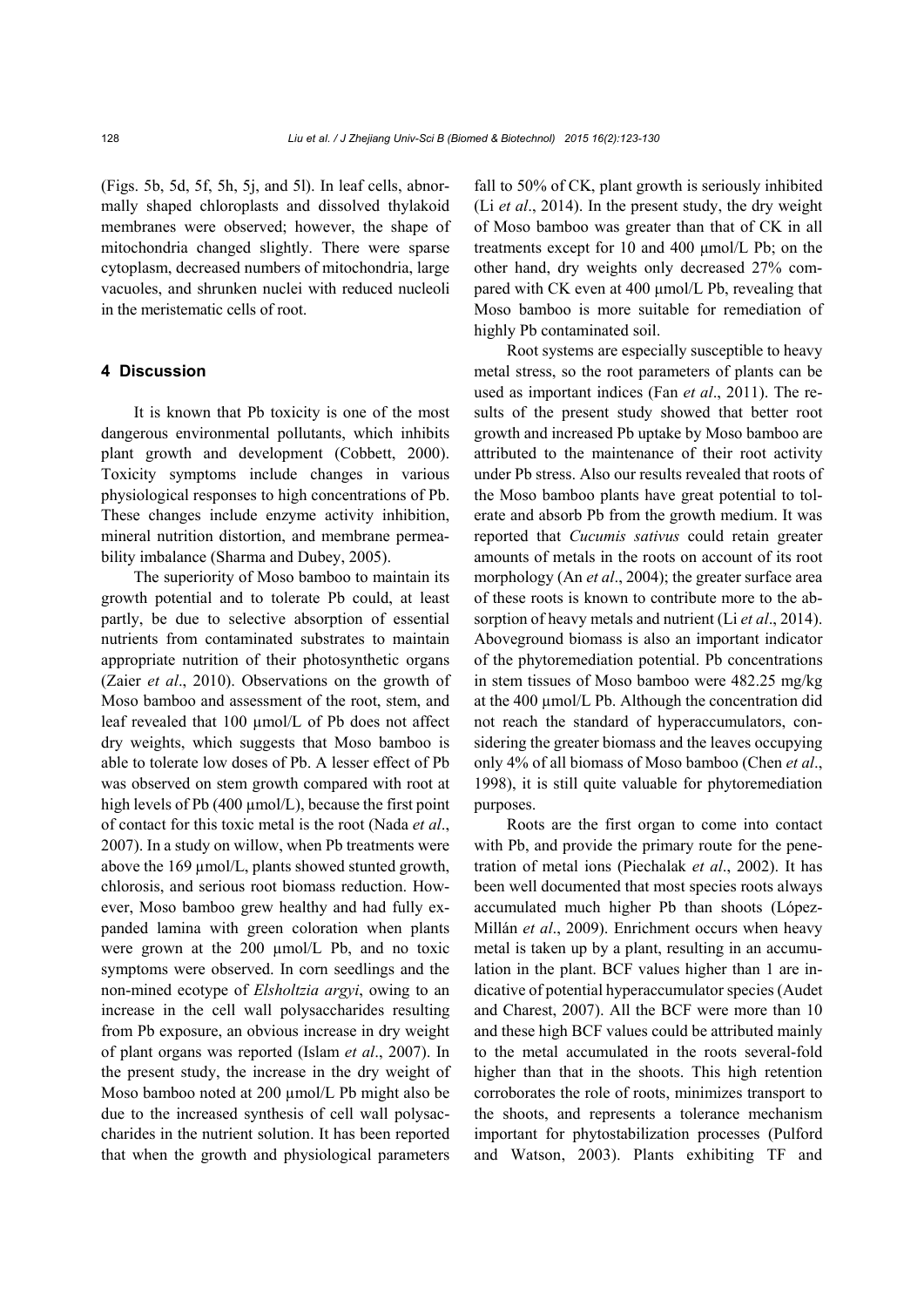particularly BCF values greater than 1 are suitable for phytoremediation. Although Moso bamboo does not reach this standard, it could show normal growth and biomass did not decrease at Pb <400 µmol/L. Given that TF reaches  $0.29$  at  $100 \text{ µmol/L Pb}$ , and considering the high biomass values and advantages in postharvest disposal of Moso bamboo, it is suggested that it has great potential as excellent phytoremediation material.

Hyperaccumulators, which retain most of the heavy metal taken up from the soil in the root and detoxify them by chelation in the cytoplasm or storing them in vacuoles, rapidly and efficiently translocate these elements to the shoot via the xylem (Rascio and Navari-Izzo, 2011). There were abundant inclusions observed in roots and very few in stems after treatment with Pb. Metal tolerance was often accompanied by a variety of intracellular changes (Hall, 2002; Sinha *et al*., 2007). Moso bamboo cell wall, chloroplasts, thylakoid membranes, mitochondria, cytoplasm, vacuoles, and nucleus had a variety of changes, which might reflect metal tolerance capacity of these plants.

Pb toxicity is largely dependent upon absorption, transport, and cellular localization of Pb (Singh *et al*., 1997). The roots of Moso bamboo had the highest Pb concentrations compared with other tissues. In TEM studies, the root of Moso bamboo was found to contain small aggregates deposited in the cell wall fractions. This deposition pattern partly explains why roots of Moso bamboo were not able to transfer Pb to aerial parts very well, which limits the apoplastic transport of Pb (Rudakova *et al*., 1988). A probable explanation was that in the cell wall, Pb binds to ion exchangeable sites and with further extracellular precipitation as Pb carbonates (Sharma and Dubey, 2005). Short exposure to Pb may lead to poor translocation of Pb from roots to shoots (Dos Santos Utmazian *et al*., 2007).

To date, no work has been reported regarding the Pb accumulation potential of Moso bamboo plants. It grows abundantly in China, growing round the year with a high rate of primary production (58.7 t dry weight/ha) (Chen *et al*., 1998), which shows that Moso bamboo might be a good phytoremediation species considering its large biomass compared with other Pb accumulators. The results of these studies open a new perspective for the selection of plant species for phytoremediation purposes.

#### **Compliance with ethics guidelines**

Dan LIU, Song LI, Ejazul ISLAM, Jun-ren CHEN, Jia-sen WU, Zheng-qian YE, Dan-li PENG, Wen-bo YAN, and Kou-ping LU declare that they have no conflict of interest.

This article does not contain any studies with human or animal subjects performed by any of the authors.

#### **References**

- An, Y.J., Kim, Y.M., Kwon, T.I., *et al*., 2004. Combined effect of copper, cadmium, and lead upon *Cucumis sativus* growth and bioaccumulation. *Sci. Total Environ*., **326**(1-3): 85-93. [doi:10.1016/j.scitotenv.2004.01.002]
- Audet, P., Charest, C., 2007. Heavy metal phytoremediation from a meta-analytical perspective. *Environ. Pollut*., **147**(1):231-237. [doi:10.1016/j.envpol.2006.08.011]
- Chen, H., Hong, W., Wei, L., *et al*., 1998. Study on biomass and productivity of *Phyllostachys heterocycala* cv. Pubescens forest in the north of Fujian. *Sci. Silvae Sin.*, **34**(S1):60-64 (in Chinese).
- Chen, X.G., Zhang, X.Q., Zhang, Y.P., *et al*., 2009. Changes of carbon stocks in bamboo stands in China during 100 years. *Forest Ecol. Manag*., **258**(7):1489-1496. [doi:10.1016/ j.foreco.2009.06.051]
- Cho-Ruk, K., Kurukote, J., Supprung, P., 2006. Perennial plants in the phytoremediation of lead-contaminated soils. *Biotechnology*, **5**(1):1-4. [doi:10.3923/biotech.2006.1.4]
- Cobbett, C.S., 2000. Phytochelatins and their roles in heavy metal detoxification. *Plant Physiol*., **123**(3):825-832. [doi:10.1104/pp.123.3.825]
- Dos Santos Utmazian, M.N., Wieshammer, G., Vega, R., *et al*., 2007. Hydroponic screening for metal resistance and accumulation of cadmium and zinc in twenty clones of willows and poplars. *Environ. Pollut*., **148**(1):155-165. [doi:10.1016/j.envpol.2006.10.045]
- Epelde, L., Hernández-Allica, J., Becerril, J.M., *et al*., 2008. Effects of chelates on plants and soil microbial community: comparison of EDTA and EDDS for lead phytoextraction. *Sci. Total Environ*., **401**(1-3):21-28. [doi:10.1016/j.scitotenv.2008.03.024]
- Fan, K.C., Hsi, H.C., Chen, C.W., *et al*., 2011. Cadmium accumulation and tolerance of mahogany (*Swietenia macrophylla*) seedlings for phytoextraction applications. *J. Environ. Manag.*, **92**(10):2818-2822. [doi:10.1016/ j.jenvman.2011.06.032]
- Hall, J.L., 2002. Cellular mechanisms for heavy metal detoxification and tolerance. *J. Exp. Bot.*, **53**(366):1-11. [doi:10.1093/jexbot/53.366.1]
- He, B., Yang, X.E., Ni, W.Z., *et al*., 2001. *Sedum alfredii*: a new lead-accumulating ecotype. *Acta Bot. Sin.*, **44**(11): 1365-1370 (in Chinese).
- Islam, E., Yang, X.E., Li, T.Q., *et al*., 2007. Effect of Pb toxicity on root morphology, physiology and ultrastructure in the two ecotypes of *Elsholtzia argyi*. *J. Hazard. Mater.*, **147**(3):806-816. [doi:10.1016/j.jhazmat.2007.01.117]
- Krämer, U., 2010. Metal hyperaccumulation in plants. *Annu. Rev. Plant Biol.*, **61**(1):517-534. [doi:10.1146/annurevarplant-042809-112156]
- Li, S.L., Wang, F.P., Ru, M., *et al*., 2014. Cadmium tolerance and accumulation of *Elsholtzia argyi* origining from a